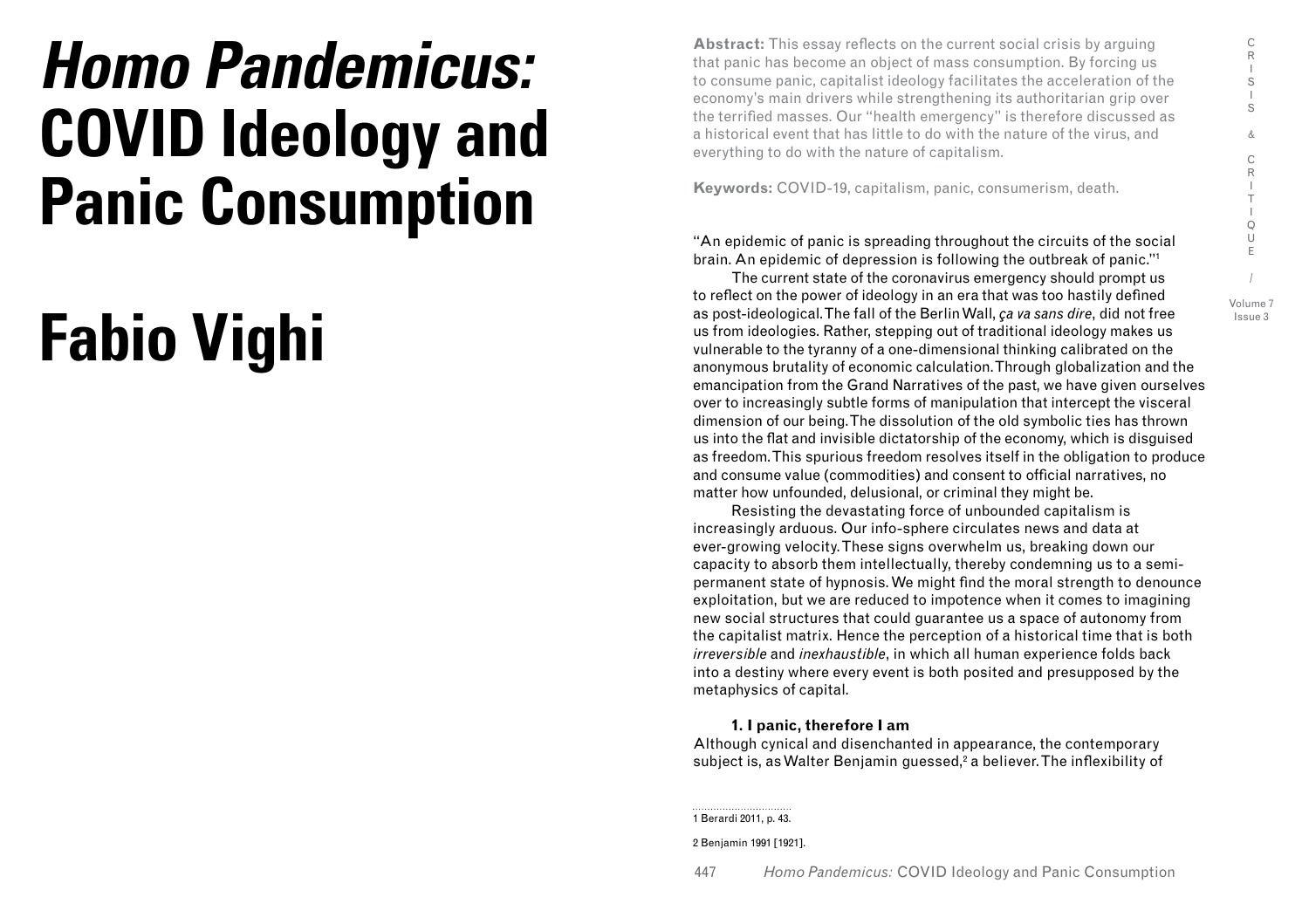our faith manifests itself in a Pascalian way, that is, in the practical act rather than the work of the spirit. $^{\rm 3}$  If our moral and spiritual life is now devoid of militancy, the active one continues to be devoted to a single cult: the cycle of capitalist accumulation. Elevated to a universal religion, capitalism feeds on the discipline of millions of believers who are persuaded that the meaning of life lies in the satisfaction of its purchasing power. For this reason, the subliminal order not to disturb the law of profit is the ideological figure of our time. And capitalist ideology is particularly effective in the context of a "post-growth" economy that is now desperately intent on denying its ongoing structural implosion. When entire populations are crippled by uncertainty or are falling into poverty, the hypnotic power of a well-rehearsed *narrative of salvation* may work wonders. Most importantly, it allows for the implementation of a Great Reset aimed not so much at global sustainability and social justice,<sup>4</sup> but at reaffirming the ferocious assertiveness of capital.

We should not forget that over the last decades a merciless type of mass conformity has imposed itself, passed off as the only way to achieve personal fulfilment. In colonizing the unconscious, global consumerism has become sovereign, weakening our symbolic bond with others and consigning us to the solipsistic relationship with capital. The virtualisation of experience has bolstered consumer conformity. The basic problem with our enslavement to the virtual machine and its numbing utopia (an infinite space where countless intelligent agents meet to share and create their realities) is that it deprives us of our potential to establish symbolic relations, thus paving the way for the coming dystopia of authoritarian capitalism. More and more we inhabit a flat ontology without breaks or ruptures, where the subject of the unconscious (the subject defined by its radical inconsistency, which triggers the search for meanings and connections) is abolished. It is therefore truly naive to think that, in the midst of our coronavirus crisis, *homo pandemicus* can change its fate through (class) solidarity. Rather, we must begin by noting that panic is now an object of consumption, and as such it is harmoniously inserted in the anthropological architecture of *homo economicus*. Consuming panic is the new frontier of capitalist ideology.

Marx's *Capital* begins with the following observation: "The wealth of the societies in which the capitalist mode of production prevails appears as an 'immense collection of commodities.'"5 In our epoch, the world dominated by commodities institutes both a global governance dictated by competition between fewer and fewer capitals, and a typically

5 Marx 1990 [1867], p. 125.

obtuse brand of individualism that inhibits critical thinking while at the same time fomenting a delusion of omnipotence in the subject/consumer. Narcissistic disorders overlap with the omnipresent injunction to enjoyment, and the effects are there for all to see: cultural desertification (matching the desertification of the planet), and the normalization of psychopathological behaviours of various nature, all attributable to the hardening of an ego unable to sustain the complexity of symbolic relationships. Our (increasingly virtual) capitalist utopia lures us into a false sense of security for it is built on the illusion of eternal time. Yet, predictably, the step from this atemporal illusion to anxiety and panic is very short: "There is no such thing as a time of virtuality, because time is only in life, decomposition, and the becoming-death of the living. Virtuality is the collapse of the living; it is panic taking power in temporal perception."6

The *asocial* model touted as the highest form of individual freedom, in other words, is prone to produce depression. For the subject incapable of introspection – for whom connecting with others amounts to exhibitionistic rituals of virtualised self-promotion (from sexting to food selfies, through a heterogeneous typology of standardised miniperversions) – life can only contract into a mechanical performance, whose other side is anomie and existential emptiness. Overwhelmed by the speed of information and numbed by simulated over-stimulation, the contemporary subject gives in to "capitalist realism".7 The bottom line, then, is that behind today's debilitating mass conformity there lies the "mad rationality" of a mode of production whose aim is to transform the entire human experience into exchange value.

By identifying with the object-commodity, contemporary subjects willingly abolish their own singularity. The Cartesian distance between *res cogitans* and *res extensa* evaporates, since thinking subjects (*cogitans*) flatten into the empty objectuality (*extensa*) of commodities, from which they can no longer distinguish themselves. The cause of all this, however, is not to be found in epiphenomena like dystopian technology or political corruption/incompetence, but in a centuriesold process of socialization based on the dogma of the productionconsumption of countless things and experiences, most of which are entirely superfluous. Today, at the peak of this historical process, people find themselves not only increasingly immiserated and deprived of fundamental rights (home, food, health), but also *reified*, reproduced serially as extensions of the very commodities they (wish to) consume. Without collective symbolic ties, the mind collapses into the thingness of the object. What until a few decades ago still created a social bond – the

6 Berardi 2011, p. 40.

7 Fisher 2009.

C R I S I S & C R I T I Q U E

/ Volume 7 Issue 3

<sup>3 &</sup>quot;Custom is the source of our strongest and most believed proofs. It bends the automaton, which persuades the mind without its thinking about the matter.' Hence 'we must kneel, pray with the lips, etc." in order to believe (Pascal 1958 [1670], p. 73).

<sup>4</sup> https://www.weforum.org/agenda/2020/08/building-blocks-of-the-great-reset/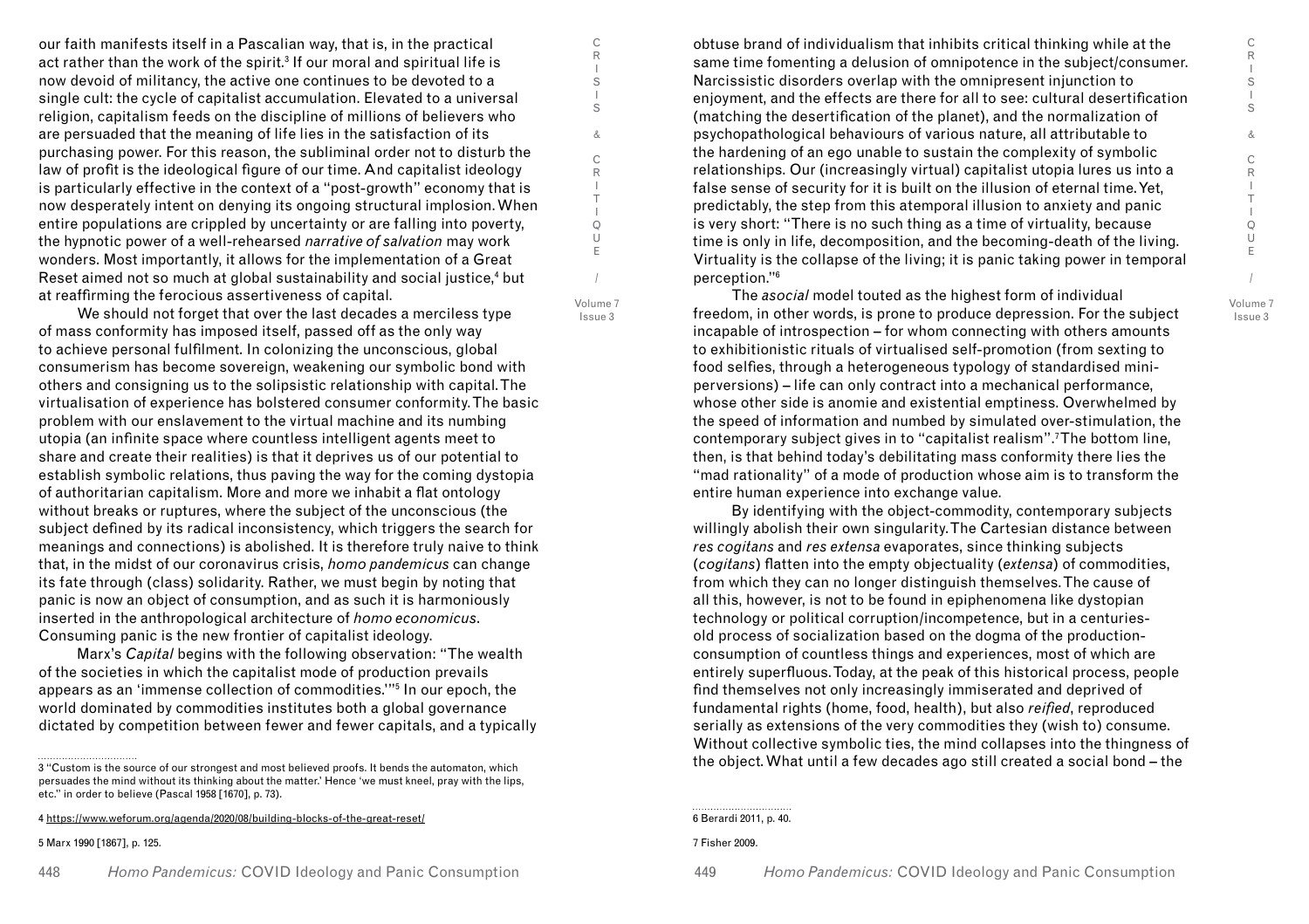so-called "work society" – today brings about the decomposition of the human community.

As Ralf Dahrendorf wrote back in the 1980s, "the work-centered society is dead, but we don't know how to bury it"8 – and, we should now add, the stench is becoming unbearable. In other words, we remain defined by capitalist productivism, but we are increasingly unable to extract new wealth (surplus-value) from a living labour now increasingly ousted by unstoppable processes of technological automation. However, the unproductive and atomized individual of neoliberal globalization is today *completely* dominated by capitalist relations. Never before has the fetishistic theology of consumption asserted itself as a totalising ideology, extending to all areas of life, including media, education, and health.

Prey to an economic compulsion perceived as destiny, when faced by a health alert deviously magnified by the capitalist media, *homo pandemicus* can only withdraw into his fragile shell, paralysed by the fear of losing, with life, its purchasing power. No longer able to face the perception of his own transience – which is the only way to live intensely, and imagine a real process of transformation – *homo pandemicus* relies on apotropaic rituals such as the wearing of a mask, finding in mute terror the only comfort and sense of social belonging. Thus, the consumption of panic turns out to be the hallmark of contemporary ideology, expressing the will of the people to continue to be defined by capitalist inertia, despite the real-time collapse of the "society of opulence". Ultimately, consuming panic implies the stubborn denial of death as the only "object" capable of giving meaning to life. The enthusiasm of living, the love of life, can only arise from the perception that one day we will no longer be here, and from the symbolic processes (desires, aspirations, affects) that this perception brings into existence.

It is no coincidence that philosophers, sociologists, and anthropologists have been telling us for decades that our age of material wealth *represses* death.<sup>9</sup> It is quite clear that this is an ideological type of repression, since it is functional to the imposition of the enchanted temporality of capitalist utopia. Dissociating life from death characterizes all modern culture, because it opens the way for the economic valorisation of every fragment of our existence. The only value that matters is the capitalist pseudo-vivification of life. The abolition of the symbolic link with death, still central in pre-modern societies, allows political economy to establish the repressive socialization of life via its ubiquitous reduction to exchange value. The success of the current emergency narrative feeds on this repression by instrumentally exploiting its *return*, the sudden reactivation of the ghost of our mortality. The shock effect of the

#### 8 Dahrendorf 1984.

9 See, among others, Ariés 1974; Baudrillard 1993 [1976]; Elias 2001 [1982]; Redeker 2017.

coronavirus *memento mori* is not (at least for now) the solidarity of a humanity aware of its own fragility and finitude, but the intellectual *rigor mortis* of *homo pandemicus*, already mortified by the obsession for security. Sadistically confronted with their own potential demise at the hand of an invisible enemy, consumers fattened by the cult of their own self turn speechless, or stammer (under their masks, behind their screens, or inside their sarcophagus-like homes) an endless series of tragicomic clichés.

## **2. Ideology today**

C R I S I S & C R I T I Q U E

/ Volume 7 Issue 3

The media hype around the pandemic has an easy time inoculating the panic-virus in an increasingly anaemic social body, whose identity is nurtured within the magic circle of a grotesquely egocentric individualism. The long history of capitalist social relations today flows into the total commodification of the human being, who is as hyperactive as psychically empty, and therefore helplessly delivered to manipulation. Technology and politics are but *extensions* of the economy's global domination, and the specific ideological alienation it engenders. Their "biopolitical" purpose (control of life) is ancillary to the power of capital, which today requires entire populations to be docile and meek (that is, isolated, insecure, and scared) vis-à-vis the violent accelerations that rule their lives.

Among these accelerations are the digitization of all sectors of social life (work, education, leisure, etc.), the collapse of the real economy and the expansion of debt (with further austerity measures and cutting of public services),10 the political normalization of the state of emergency, new and more explicit forms of censorship, and the pervasive and invasive medicalization of life. We are sliding into a new fascist order that replicates at a different level the old objective: using the State to shield and advance the interests of the wealthy elite.The virus provides contemporary capitalism and its politics with the opportunity of a colossal *emotional blackmail*: either with us (lifesavers), or with the ineffable micro-killers and the conspiracy theorists who try to sabotage the official narrative. In the meantime, the usual suspects accumulate wealth and power more and more casually.11 Not happy with seeing their fortunes double or triple over a few months, some of them also have the audacity to tell us, with a philanthropic hand on their bleeding hearts (and the invisible one, of which Adam Smith wrote, on their wallets), that they are working for the common good. With half a billion human beings now falling below the poverty line,<sup>12</sup> it will soon come as no surprise that even starving people are passed off as coronavirus victims.

11 https://ips-dc.org/billionaire-bonanza-2020/

12 https://www.oxfam.org/en/press-releases/pandemic-profits-companies-soar-billions-more-poorest-pay-price

<sup>10</sup> https://www.oxfam.org/en/press-releases/imf-paves-way-new-era-austerity-post-covid-19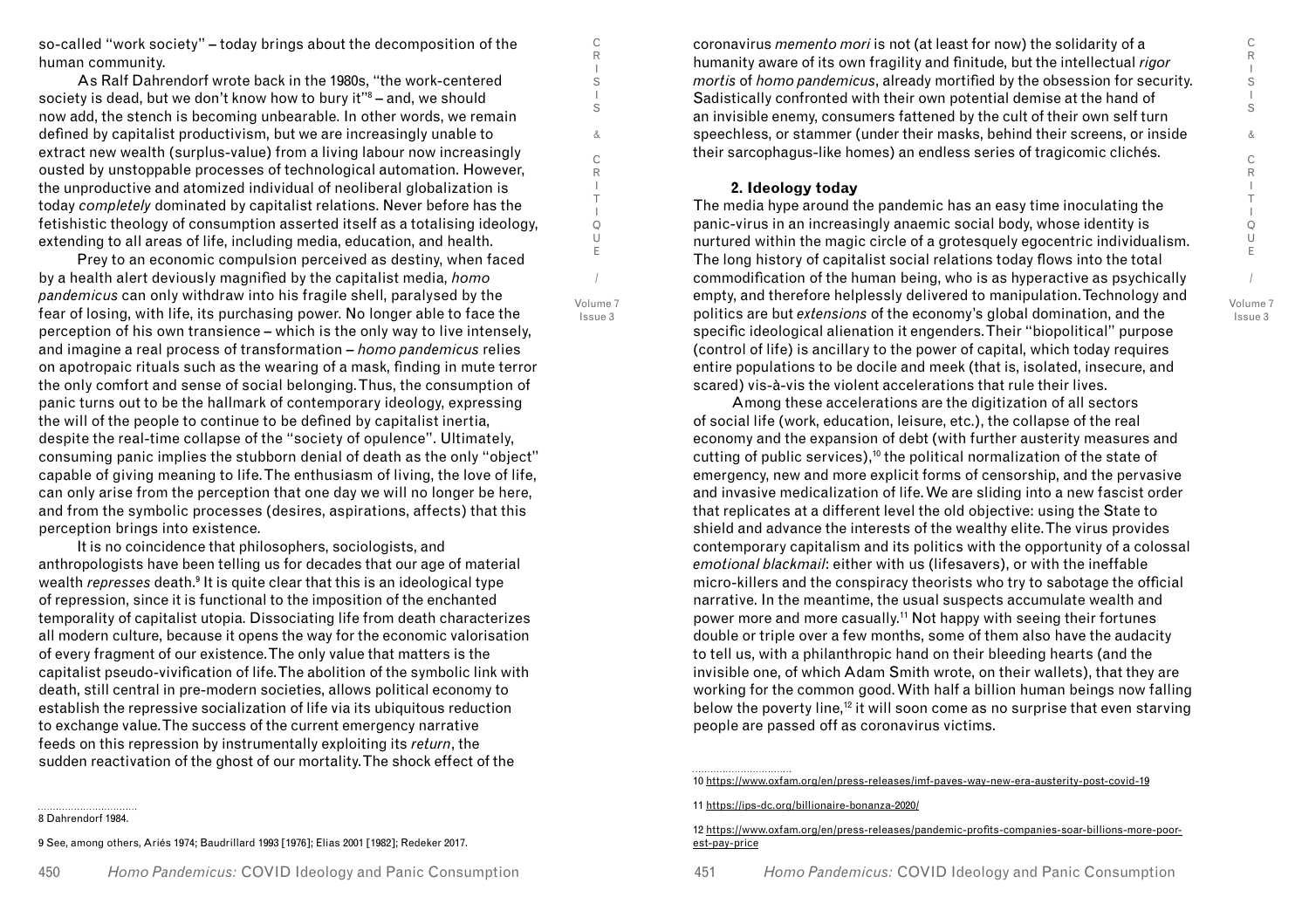Mired in panic and hypnotized by the media fanfare orchestrated by the wealthy, we opt for blind faith instead of legitimate doubt. According to various world-renowned immunologists (including Michael Ryan, Head of Emergency at the WHO),<sup>13</sup> the mortality rate of the virus, all variables considered, is likely to be between 0.1 and 0.2%, that is, at the level of a "strong seasonal influenza", as claimed by Anthony Fauci back in March 2020.14 This means that at least 99% of those who are "infected" carry on with their lives either without a sore throat (the vast majority), or with normal flu symptoms. But numbers can do precious little if they are not inscribed in a winning narrative.

C R I S I S & C R I T I Q U E

/ Volume 7 Issue 3

Within the current scenario, it is difficult to ignore the ideological acceleration of mainstream media, which speaks to us with an increasingly arrogant and dogmatic voice in order to censor or delegitimize those who, in a Socratic vein, dare to doubt the uniformity of the narrative. Apart from the resistible rise of censorship, the most common media strategy was captured by Vladimiro Giacchè as a "false synecdoche",15 a rhetorical figure describing how a fragment of a factual occurrence (often an insignificant detail) is inordinately amplified in order to spread terror and justify draconian measures. Initiatives such as the recent open letter signed by thousands of Belgian doctors and health professionals,<sup>16</sup> are systematically ignored by the information oligopolies, despite the detailed evidence they muster and their legitimate request for an open debate.

The ideological power of mainstream media lies in instigating fear by exploiting the return of what had been repressed for decades: our finitude, or ontological insufficiency. For *homo economicus*, the death of the producer-consumer is either a positive numerical abstraction (body counting, statistical calculations) or an object of morbid media spectacularization – two sides of the same coin. Death is the exact opposite of the frenzied ubiquity of capital, which grinds all lived experience into economic value. We are told *ad nauseam* that life is sacred. Yet, it is so only as an abstract, dematerialized and economically computable idol. By comparison, dying is an inhuman and inadmissible obscenity, for it is not amenable to exchange. As Jean Baudrillard stressed, "today, *it is not normal to be dead* [...]. To be dead is an unthinkable anomaly, nothing else is as offensive as this. Death is a delinquency, and an incurable deviancy."17

14 https://www.ncbi.nlm.nih.gov/pmc/articles/PMC7121221/

15 Giacchè 2016.

16 https://docs4opendebate.be/fr/open-brief/

17 Baudrillard 1993 [1976], p. 147.

452 *Homo Pandemicus: COVID Ideology and Panic Consumption* 453

The shock we are made to experience today is ideological because it forces us to panic over a traumatic event that was cynically exploited rather than investigated as a *symptom of structural failure*. This failure has many names: the decline of public health systems; the devastating impact of agribusiness and air pollution; the diagnostic and therapeutic errors; the lack of preventive campaigns; the concentration of the elderly and the ill in nursing homes and hospitals at high risk of sepsis; the constant contradictions of "experts" and the politicians they represent, all in turn representing social relations managed by a single impalpable master: the anonymous, ruthless and dehumanizing apparatus of the economy. Because capital as an "automatic subject" (Marx) is not a flesh and blood individual, but instead embodies the *form* of our life by determining its content a priori. The dull compulsion of the "will" of capital dominates the entire management of the health emergency (particularly through the profiteering intercession of Big Pharma), and comes true in the packaging of its ideological text.

But then, what about all the deaths? Any instance or peak of excess mortality *from* or *with* coronavirus (the difference is crucial, though never fully investigated) must be framed precisely as a disturbing failure of the health system and its global political and economic governance. The most blatant evidence of this failure is the cramming of the sick (especially old people with comorbidities) in environments rich in pathogenic microorganisms such as (understaffed and underfunded) hospitals and nursing homes; with the ensuing chaos presented as a "world war against the virus". Official data say that, already in 2016, hospital infections alone caused 49,301 deaths in Italy,<sup>18</sup> which suggests that an increase in debilitated subjects' exposure to such a high concentration of pathogens could only result in tragedy. This predisposition to the risk of sepsis is common to many countries where funds to national health systems have been drastically cut.

When we repeat such inane slogans as "our life will no longer be the same", then, we should remind ourselves that we are speaking through the *capitalist form*, i.e., through the law of profitability that frames us. Furthermore, we should consider that capital survives the contradictions it engenders through violent internal technological-managerial revolutions, famously described by Joseph Schumpeter as the "gale of creative destruction".19 This suggests that our life (the "new normal") is exactly what it was before – only worse. What makes it worse is the terror of contagion and sanctions, isolation from the loved ones, increase in unemployment, misery and depression, suspicion of others, pervasive digital alienation, and so on. The point, however, is that COVID-19 did not

#### 18 https://www.ansa.it/english/news/science\_tecnology/2019/05/15/49000-hospital-infection-deathsin-2016\_27242eaa-bffd-43d6-8ff8-6718fe9db5ed.html

19 Schumpeter 2010 [1943], p. 76.

<sup>13</sup> On October 5, 2020, Dr Ryan stated that at least 10% of the world population (around 780 million people) are likely to have contracted COVID-19. These WHO "best estimates" put IFR (infection mortality rate) at 0.14%. See https://www.reuters.com/article/us-health-coronavirus-who-idUSKBN26Q1SI and https://swprs.org/studies-on-covid-19-lethality/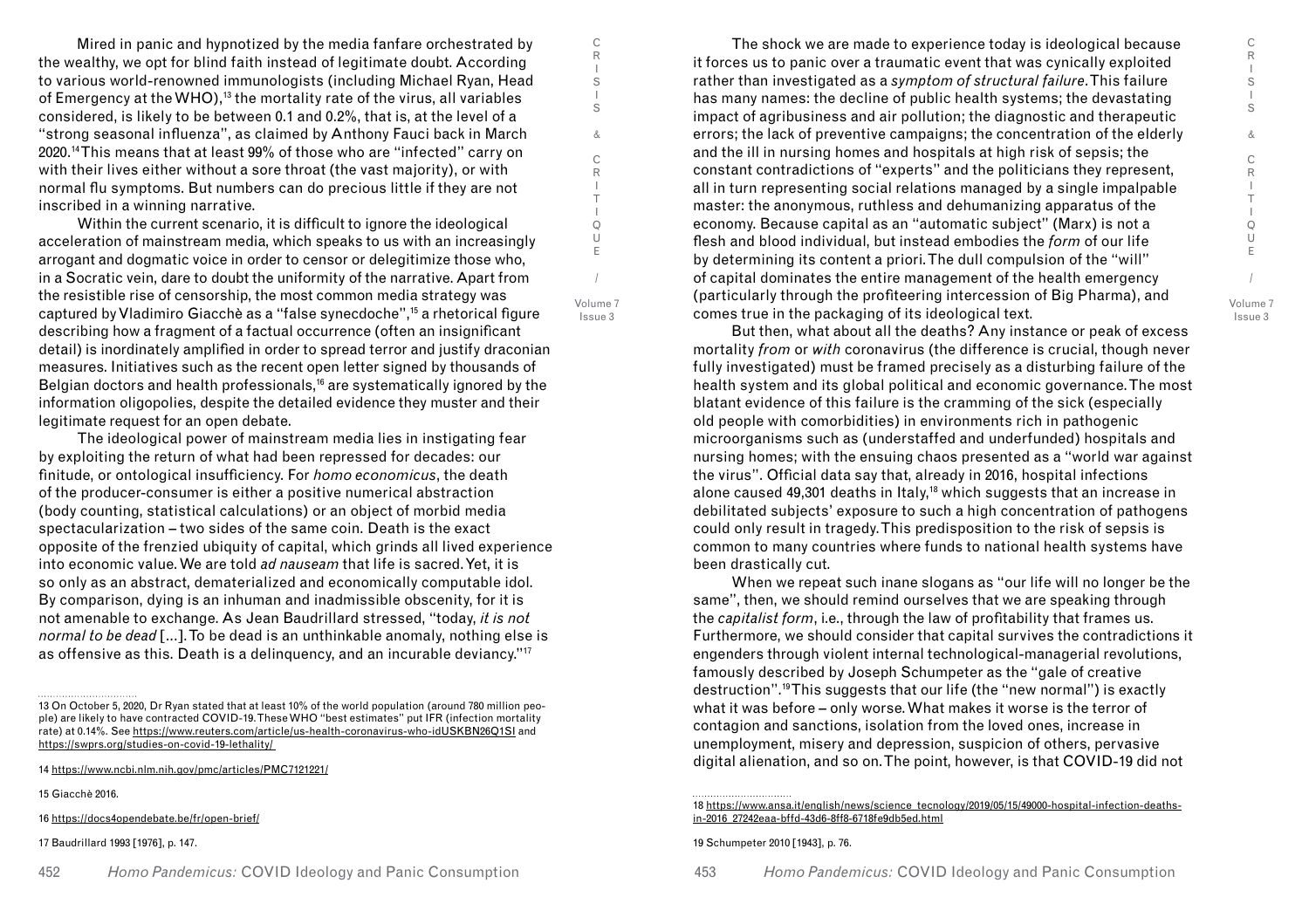cause these degenerative phenomena; it *accelerated* them. Even before the arrival of the virus, for example, death had been reduced to a private and purely biological fact, as there was no hesitation in letting the sick die anonymously in hospitals or the elderly in care homes, exactly as it is done (even more inhumanely) in the COVID era. Similarly, *a-social* distancing had already been imposed on us through *a-social* networks. From this perspective of "accelerated continuity", the triggering of a new frontier of ideological manipulation is perhaps the crucial aspect of the current emergency, especially when justified as a humanitarian act. In fact, it would appear that despite years of "humanitarian wars" we have not yet learned that (borrowing from H. L. Mencken) behind every desire to save humanity there is the desire to dominate it.

It is no coincidence that in the last twenty years, starting from the attack on the World Trade Center, the political discourse accompanying the crisis of globalization has employed the oldest and most consolidated ideological weapon: to sow terror in respect of an external agent deemed capable of penetrating and destroying our world. If the War on Terrorism had concrete foundations – the economic and geopolitical contradictions triggered by globalization – its implementation was purely ideological, aimed at justifying a series of nefarious military interventions as a response (violent as well as desperate) to those contradictions. The ideological effectiveness of any catastrophic narrative, however, depends on its flexibility, that is, on the ability to innovate itself creatively. For this reason, the ancestral nightmare of heads severed by hordes of hooded jihadists, which terrorized the Western collective imagination until a couple of years ago, has now been replaced by a new but complementary model of "shock therapy" (Naomi Klein), that of the pandemic virus. It is a model capable of evoking even more devastating apocalyptic scenarios in order to prevent us from realizing how *our epochal crisis – which reduces millions of humans to misery despite the enormous technical potential available to us – has nothing to do with the nature of the virus and everything to do with the nature of capitalism*.

As the reader will recall, the narrative of the deadly virus had already been trialled in 2009, when the H1N1 ("swine flu") pandemic was declared. However, that narrative only had little traction, resulting in something of an anti-climax.<sup>20</sup> Today, however, on the second attempt, panic spreads like wildfire, so much so that we all are, quoting Canadian researcher Alan Cassels, *pre-sick*. 21 In other words, we belong to tracing and tracking statistics, having become nothing but, as Ivan Illich put it,22 *algorithms* of a health system that frames us within probabilistic

20 https://www.webmd.com/cold-and-flu/news/20100907/h1n1-swine-flu-no-worse-than-seasonal-flu

21 Cassels 2012.

22 Illich 2010 [1976].

454 *Homo Pandemicus: COVID Ideology and Panic Consumption* 455

calculations. In this sense, the daily "war bulletins" have the simple objective of activating a pre-existing identification mechanism: we, anonymous populations at the mercy of anonymous abstractions, are where medicine (or, rather, the economy that directs it) wants us to be. This triggers a phenomenon that is more unique than rare: for the first time in the history of humanity, it is not the sick who go to doctors, but doctors who look for the sick.

On the other hand, as the saying goes, "he who seeks, finds": medicine enslaved to the economy (Big Pharma) elevates us all to the noble rank of *predestined*. It would probably help to note, however, that the inventor of the RT-PCR test himself, Kary Mullis, Nobel Prize in Chemistry in 1993, had reiterated in no uncertain terms that the test has *no diagnostic value*. 23 The problem is that the genetic material taken from the swab must be massively amplified to be able to demonstrate viral load (several "amplification cycles" are required). This means that, by amplifying this material beyond a given threshold, the PCR test will classify as contagious completely harmless genomes, such as leftovers of infections that are now totally inactive.24 The reasonable doubt about the reliability of the swab with respect to a virus that has not yet been isolated according to Koch's postulates, has been reiterated by numerous multi-accredited virologists (all duly ignored by mainstream information). It is clear that *homo pandemicus*, riddled with fear and anxiety, prefers to take refuge in faith or superstition. If Jesus multiplied loaves and fish, today we multiply infections and contagions.

The "monster-slammed-on-front-page" logic that characterizes the corona bulletins relies on the widespread perception that the monster is already on our doorstep. The para-religious rituality of numerological information aims to make us believe that we are all, at least potentially, already victims of such monster. This Orwellian assault on our singularity strengthens the ideological character of mass information systems, whereby the problem of the End – of our lives, of our civilization, and therefore of a *derelict model of social reproduction* – is magically transformed into the trauma carried by a dark pathogen embodying Absolute Evil, against which we can only (as it were) "fight together", though of course the poor and the weak are left to pay the highest price.

# **3. Denkverboten and faceless humanity**

The rhetoric of the "world war against the virus", popularised with perfect timing by Bill Gates and his philanthropic foundations, and underscored by politicians miraculously revitalized by the unexpected opportunity, implies that the only goal is to win the war, regardless of how

23 https://www.youtube.com/watch?v=TGvkG86Yw7U&feature=youtu.be; see also https://www. creative-diagnostics.com/sars-cov-2-coronavirus-multiplex-rt-qpcr-kit-277854-457.htm

24 https://www.nytimes.com/2020/08/29/health/coronavirus-testing.html

*Homo Pandemicus:* COVID Ideology and Panic Consumption

Volume 7 Issue 3

/

C R I S I S & C R I T I Q U E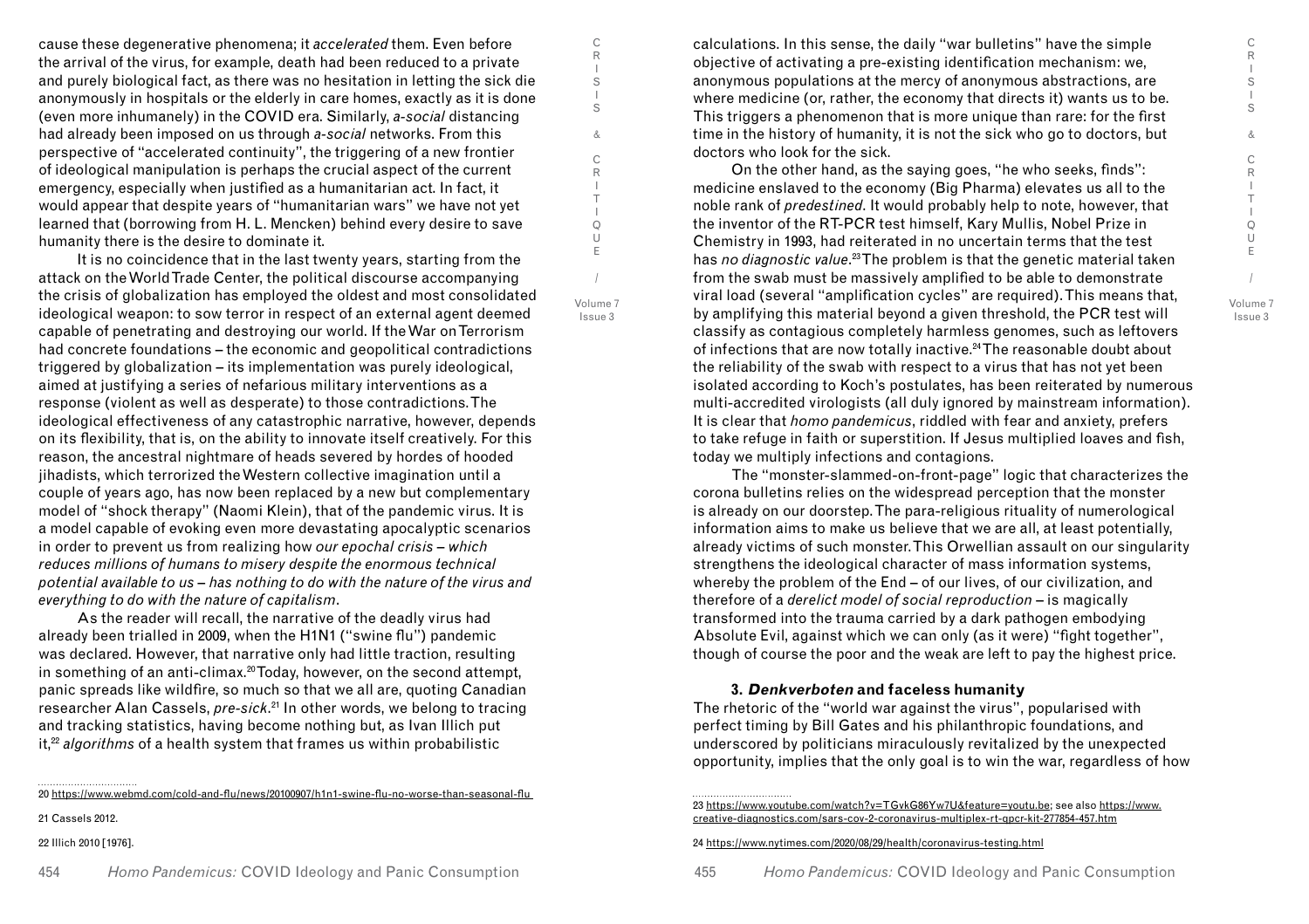much it costs, who pays for it, who benefits from it, and what happens next. Because the war on such a monster – which exists primarily as a media representation, just as hell existed in the altarpieces of medieval churches – requires first of all *obedience*, to be understood not only as further limitation of our civil liberties, but above all as *denkverboten*, a prohibition against articulating critical thinking that deviates an inch from the official line.

C R I S I S & C R I T I Q U E

/ Volume 7 Issue 3

When airing such views, one can immediately hear the accusation of conspiracy, which is normally made by the "useful idiot" who does not know (or pretends not to know) that *power has always conspired and plotted*. If the course of human history is replete with dazzling evidence of power's sinister machinations, today the prime suspect for this role is the transnational Moloch known as financial capitalism. However, it is not merely a matter of ruthless figures moved by personal interests or Malthusian persuasions; instead we are referring to a historical and *logical* configuration of the capitalist mode of production whose prerogative is to slip into every corner of our lives, domesticating and softening them to its interests. Whoever holds economic power is, as Marx wrote, a "functionary of capital", so we would be wrong to personalize blame without recognizing the real enemy in the automatic process that authorizes and directs our lives. It is almost trivial to observe that, today, it is the interests (literally) of capital in its financial version that make the world go around: they hold in their grip entire populations, shape their ideas and actions, and therefore exercise absolute power over that increasingly liquid and naked form of life that we have become. All this while politics, reduced to accountancy exercise or corporate housekeeping (even when rekindled by ancient passions), continues to genuflect to the economy's diktats.

But it should be added that the coronavirus acceleration also concerns the implosive nature of our form of life: it is precisely the hegemony of the financial industry over the real economy that decrees the defeat of a social model based on the exploitation of human labour (extraction of surplus value from living work organized in countable units of labour time). This is regardless of the fact that exploitation, of course, continues, both in increasingly obscene forms of underemployment and through the creation of those that the late David Graeber with ingenious simplicity called "bullshit jobs".<sup>25</sup> More clearly stated: the financial sector – where not the human being but money is put to work in order to magically create more money – has now achieved almost complete independence from the real basis of the economy, whose profitability has plummeted. To the point that, as Graeber claimed, the system is forced to invent perfectly useless jobs (*bullshit*, in fact) in order to maintain a semblance of structural consistency and viability.

Both in the *Grundrisse* and in the third volume of *Capital* Marx had outlined, albeit with various disclaimers, his theory of the *tendency of the rate of profit to fall* in relation to the increase in *organic capital*, calculated as the ratio between *constant* (machines) and *variable* capital (living labour). Today, after the third and at the dawn of the fourth industrial revolution (from microelectronics to artificial intelligence), Marx's intuition hits us with the force of a final and undisputable verdict: the more investments in hi-tech increase, the more the profitability of capital falls *in absolute terms*, since, given the impact of automation, the human labour that is eliminated can no longer be reabsorbed at the same levels of employment and intensity of production. Like it or not, this internal contradiction of political economy marks the end of the anthropology of work that has characterized the reproductive model of capitalism since the dawn of modernity.

From a "work society" our world is inexorably mutating into a "society without work", or at least into a "society of shitty work" (to take up Graeber), and it is for this reason that it delivers itself more and more willingly to financial alchemy and related risks. Although as a (precarious) category work continues to define our age, it is clear that the fate of mass wage-labour, presupposition to the creation of societal wealth, is only one: to disappear, or more realistically, to continue to morph into more or less explicit forms of slavery. We are faced with an almost deterministic mechanism that undermines the foundations of our societies, and which pushes capital to seek profitability in the financial/speculative sphere. The "faceless" power of financial capitalism is the power of capital in its *latest disguise*, through which it desperately tries to escape the self-destructive nemesis triggered by its own "moving contradiction",<sup>26</sup> which is now unmanageable. In defining this form of financially leveraged capitalism as "liquid", we should specify that it is so because it liquidates the anthropological foundations of our social ontology.

Precisely the "faceless" (anonymous, rarefied, algorithmic) but omnipotent power of financial capital suggests a final reflection on the symbol of the fight against COVID-19: the mask. There is something desperate and, at the same time, unintentionally comic, in the consumption of such an ordinary object. Beyond its business – which no doubt drives its media obsession – the obligation to wear a mask reminds us of Beckett's and Ionesco's Theatre of the Absurd, insofar as it captures metaphorically the essence of COVID ideology. What essence? Precisely the "facelessness" of capitalist power. In its deepest meaning, the obligation to wear a mask that mummifies us should be read as an attempt to make humanity more and more compliant with the anonymity

<sup>25</sup> Graeber 2018.

<sup>26 &</sup>quot;Capital itself is the moving contradiction, [in] that it presses to reduce labour time to a minimum, while it posits labour time, on the other side, as sole measure and source of wealth" (Marx 1993 [1939], p. 706).